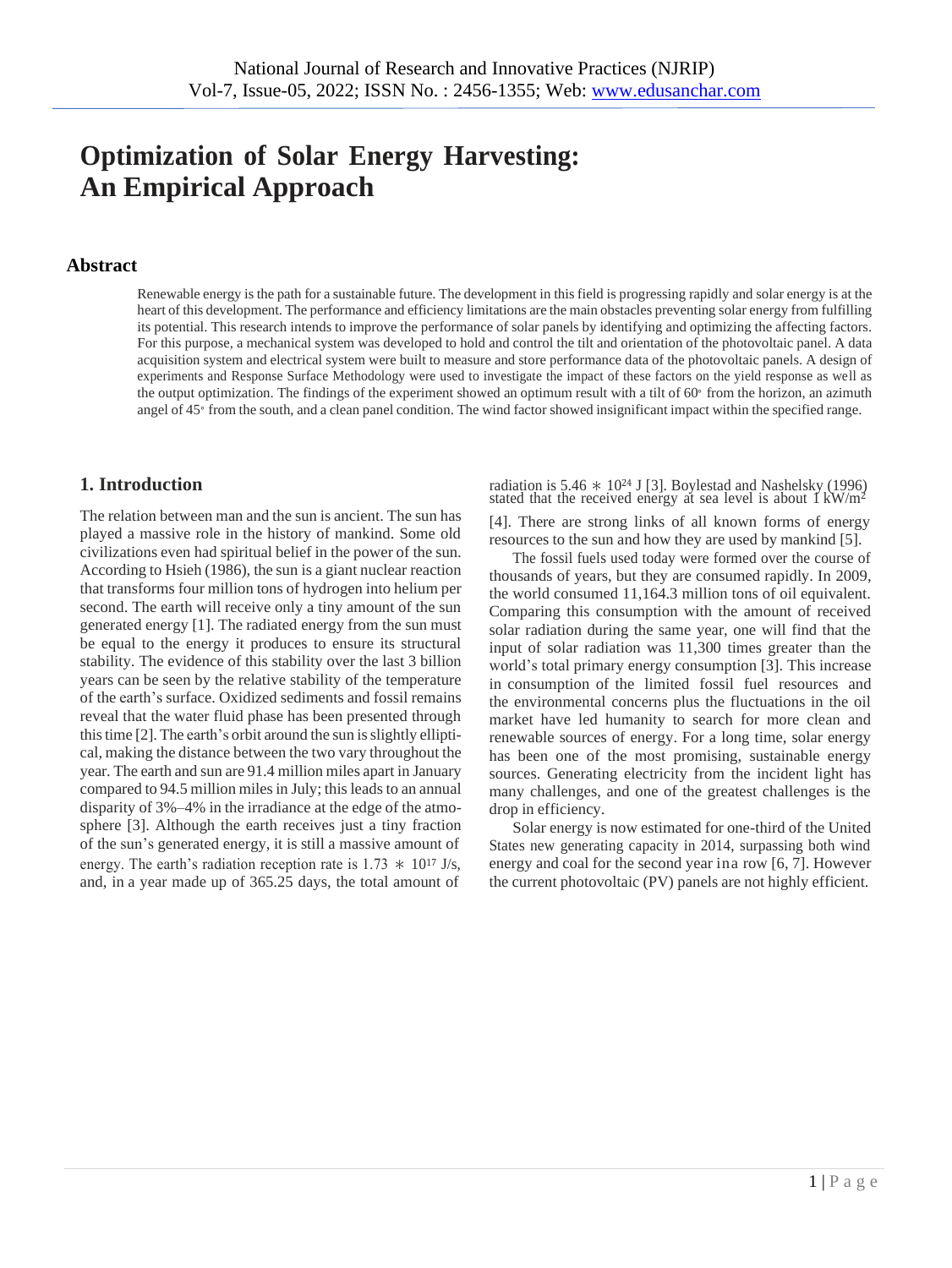| Open circuit voltage                        | 44.9 V                                                        |  |
|---------------------------------------------|---------------------------------------------------------------|--|
| Optimum operation voltage $(Vmp)$           | 37.08 V                                                       |  |
| Short circuit current $(Isc)$               | 5.55 A                                                        |  |
| Optimum operating current (Imp)             | 5.15 A                                                        |  |
| Maximum power at standard conditions (Pmax) | 190 W                                                         |  |
| Cell efficiency                             | 17.04%                                                        |  |
| Operating temperature                       | $-40$ °C to 85°C                                              |  |
| Maximum system voltage                      | 1000V                                                         |  |
| Pressure resistance                         | 227 g steel ball falls down from 1 m height under 60 m/s wind |  |

<span id="page-1-1"></span>TABLe 1: The specification of the monocrystalline photovoltaic panel.

The performance and efficiency of the PV panels depend on many factors such as the following [\[8–1](#page-7-7)[4\]](#page-8-0):

- (i) The manufacturing and material specifications where the maximum theoretical efficiency is limited
- (ii) Improving the power conversion for the PV panels systems, where the conversion from the generated DC into AC causes losses in efficiency
- (iii) Environmental factors (e.g., temperature, wind)
- (iv) Status of the PV panels (e.g., orientation, tilting)

Many PV system optimization efforts have utilized these factors from performance and economic perspectives [\[15–](#page-8-1) [26\]](#page-8-2). In this research the focus is on the environmental factors and status of the PV panels where the designated location and time/date play a significant role in the performance of the PV panels. The purposes of the research are to identify the significant factors, their range, and the optimum settings to improve the performance of the PV panel. The controllable factors include tilt, orientation (azimuth), wind, and the level of cleanness.

# **2. Material and Methods**

*2.1. Infrastructure.* Suitable infrastructure to conduct this research has been developed. The infrastructure includes a mechanical system (Figure [1\)](#page-1-0), to hold and control the tilt and orientation of the photovoltaic panel, the photovoltaic panel (Table [1\)](#page-1-1) and an electrical system (i.e., wire-wound, adjustable, tube resistors), and a web-based data acquisition system (Figure [2\). T](#page-2-0)he data acquisition system used in this research consists of the eGauge, DC current transducer, power injector, RS485 to Ethernet converter, sunny sensor box, ambient temperature sensor, the PV panel temperature sensor, router, Ethernet cable, and wires[27].

*2.2. Optimization Approach.* The experiment was designed using Response Surface Methodology (RSM). The selection of the method was based on both the objective of the experiment and the number of factors and levels. RSM can be defined as a combination of mathematical and statistical techniques effective for establishing, refining, and optimizing processes. It can be also used for the design and creation of new products as well as improving current ones [28]. The RSM inputs are the identified independent variables and the output will be the yield response which represents the performance measure of



FIgURe 1: The mechanical system design, manufacturing, and assembly.

<span id="page-1-0"></span>the process. The unknown response can be approximated to a first-, second-, or third-order model. The most used model is the second-order model (quadratic) especially if curvature in the response is suspected. In this model main effects and interaction between factors can be identified. In general, the second-order model is

$$
\eta = \beta + \sum_{j=1}^{k} \beta x + \sum_{j=1}^{k} x^{2} + \sum_{j=1}^{k} \sum_{j} \beta x x ,
$$
\n(1)

where  $x_i$  and  $x_j$  are variables *i* and *j*, respectively;  $\beta_0$ ,  $\beta_j$ ,  $\beta_{jj}$ , and  $\beta_{ii}$  are parameters of second-order model; and  $\eta$  is model response.

Variables  $(x_i$  and  $x_j)$  usually are coded variables transformed from natural variables. The independent variables are called natural variables when they are expressed with natural units. "...Natural Variables can be transformed to coded variables who are dimensionless with mean zero and the same spread or standard deviation" (Montgomery 1997, p. 3) [\[29\].](#page-8-3)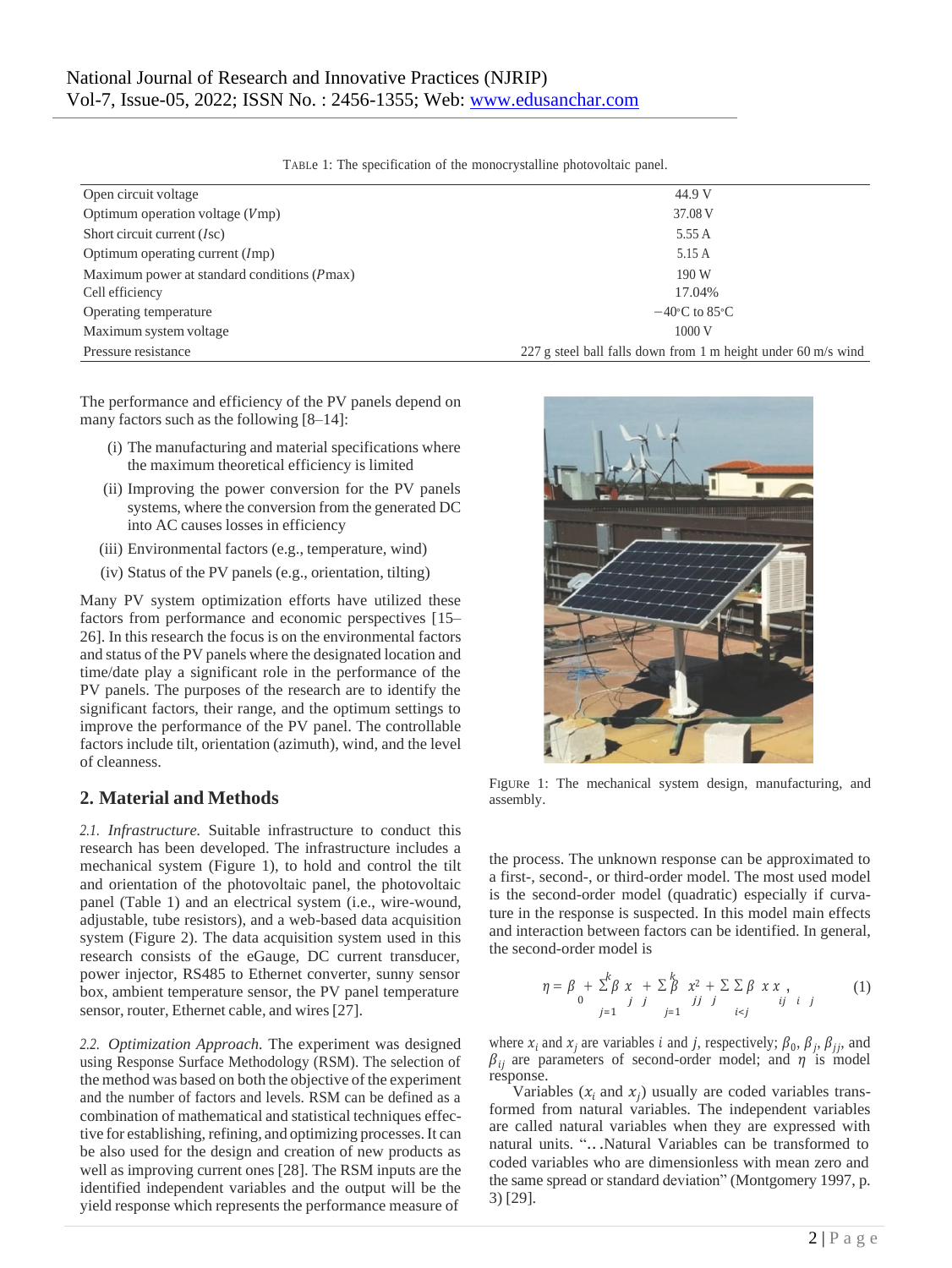

†0IQ?L Injector comes with SunnyBox

<span id="page-2-0"></span>FIgURe 2: The wiring diagram of the system used in the research.

An experiment, as described by Montgomery (1997), is a test or sequence of tests where deliberate adjustments are made to the input variables of a system so that we may detect and distinguish the causes of the changes in the output response. Designed experiments are used in many disciplines and their impacts can be seen in almost every aspect of our lives. They help to build our knowledge about certain processes and systems, which give us insight to enhance and improve performance. Engineering fields are one of the biggest venues where design of experiment is used. Lower costs, new ideas, new processes, new products, and new systems are invented due to the practice of design of experiments.

#### **3. Response Surface Methodology**

*3.1. Factors Identification.* The first stage of the Response Surface Methodology is to identify the important factors and their levels. They should have significant impact on the yield response. In this experiment independent variables with multilevels are identified with a goal to study their effect on the response yield and to find the optimum setting of the factors' levels. A model of typical process is applied with input, independent variables, uncontrollable factors, and output. The photovoltaic effect is considered as the process. Two PV panels are used as the input materials. The irradiance is considered another input to the process. The date, time, and location were also considered as inputs to the process. The temperature of the PV panels and the ambient temperature, though measured, were considered as uncontrollable factors. General weather conditions were considered as uncontrollable factors including the clouds and humidity. Tilt angle, azimuth angle, wind intensity, and solar panel cleanness were considered as the controllable factors.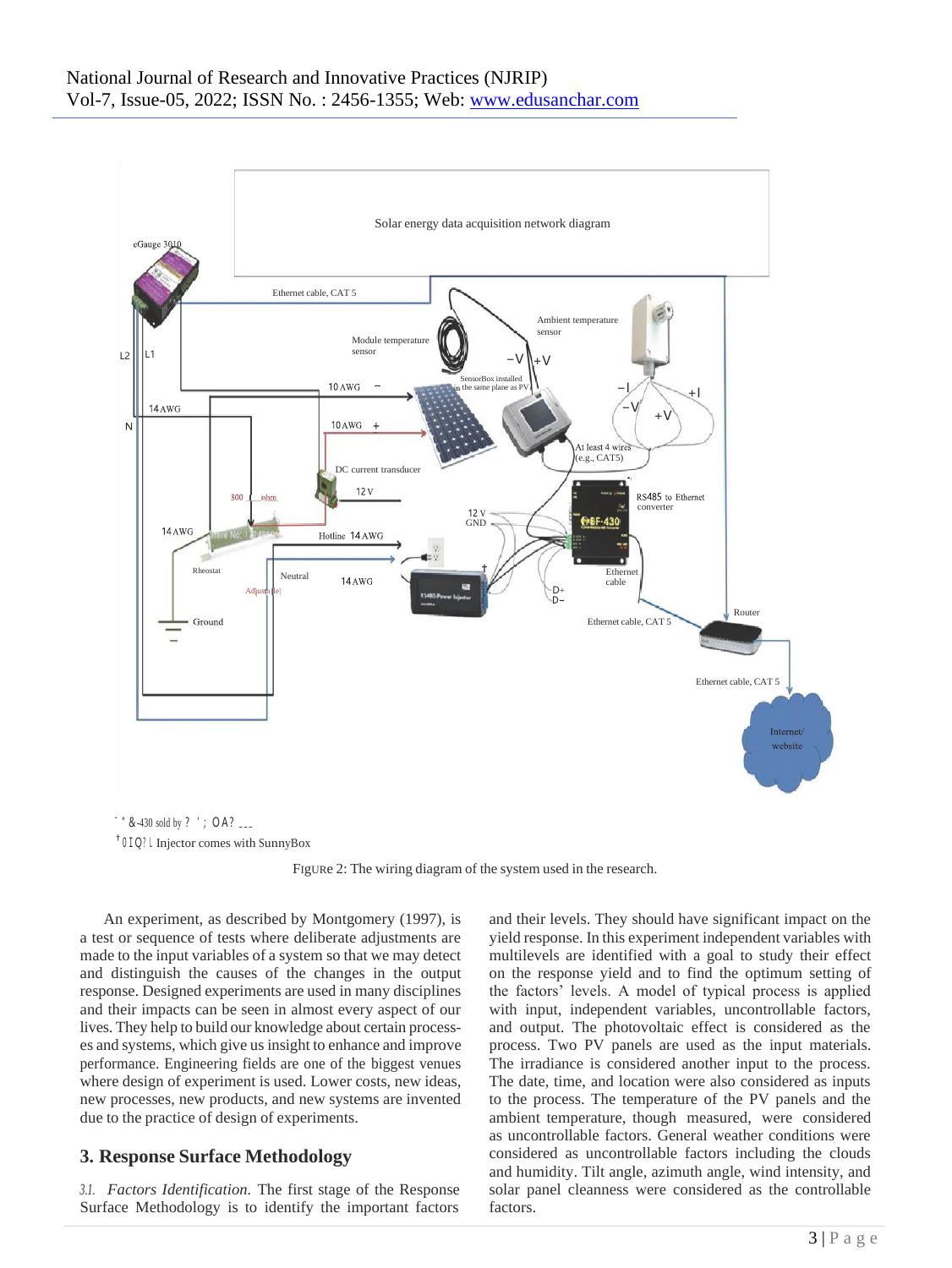| $\pm$ . An are as a state to the theory we can ever the contract the second three states in the state of $\pm$ |                         |                     |            |                       |  |  |  |
|----------------------------------------------------------------------------------------------------------------|-------------------------|---------------------|------------|-----------------------|--|--|--|
| level                                                                                                          | $A = \text{tilt angle}$ | $B =$ azimuth angle | $C =$ wind | $D =$ panel cleanness |  |  |  |
| Low                                                                                                            |                         | $-45$               |            |                       |  |  |  |
| Mid                                                                                                            |                         |                     |            | 20                    |  |  |  |
| High                                                                                                           | OC.                     | 40                  |            | 40                    |  |  |  |

<span id="page-3-0"></span>TABLe 2: The four uncoded factors with their three levels.

*3.2. Factors Levels in Feasible Ranges.* For four independent variables three levels in the feasible ranges were identified:  $A$ : tilt angle with three levels of  $0^{\circ}$ , 30°, and 60° from the horizon; *B*: azimuth angle with three levels of 0°, 45°, and  $-45$ ° from the south;  $C$ : the wind with three levels of 0, 5.5, and 10 Km/h. The wind factor has been achieved through the use of a fan with multiple speeds. The speed of the fan was measured through the use ofa wind sensor. The fan placed in front of the panel with two-feet distance from the center of the PV panel. The fan was set to oscillate to make the air waves cover the entire PV panel. Finally,  $D$ : the cleanness of the PV panels with three levels. Talc was used to emulate the cleanness of the PV panels. Three levels of cleanness were determined based on the amount of the talc scattered randomly on the surface of the PV panel. The levels were absent of talc as 0 grams, ten shakes of talc which equal 20 grams as second level. The third level of cleanness was twenty shakes of talc which is equal to 40 grams.

The two PV panels used in the experiment were identical. One panel was placed on the dual axis mechanical system while the other was flat on the ground. The rheostats loads that were used in the electrical system were identical. To overcome the minor discrepancy of the initial output power of the two PV panels, a small calibration was applied to them with  $R1 = 7.1 \Omega$  and  $R2 = 7.4 \Omega$ . The irradiance of the flat PV panel was determined as the input of the process and it was measured through the use of an irradiance sensor placed flat beside the flat PV panel. Another irradiance sensor was attached to the mechanical system and it was subjected to only two factors which were tilt and azimuth angles (orientation of the PV panel) and their three levels (Table [2\).](#page-3-0) The second sensor was recording the irradiance changes due to the changes in the tilt angles and the azimuth angels. The yield response of the process was determined to be the recorded power differences between the two PV panels. The selection of the power difference as an output was to minimize the effect of the variation of the irradiance during the experiment on the process. The four factors were selected with high, mid, and low levels.

*3.3. Design of Experiments.* Experimental design has been implemented to characterize the process in terms of how input parameters affect the power output. The main two kinds of designs of Response Surface are Central Composite designs and Box-Behnken designs. The selection of the type of Response Surface design is the second stage. In this experiment Box-Behnken was used. The advantages of using Box-Behnken designs are to have less design points than Central Composite designs, which will make it less costly. High efficiency is needed to estimate the first- and second-order

model coefficients. The disadvantages are the incapability to use runs from a factorial experiments, the limitation of three levels per factor while the Central Composite can have up to five, and finally they cannot have runs with the extreme value of the factors.

The software is used for the design of experiment and to analyze the result is Minitab. The setting included the selection of three replications and randomization to reduce the bias. The software generated the following 81 uncoded runs.

*3.4. Conducting the Experiment.* The experiment was conducted on 17th and the 18th of December 2015. The readings were collected from the data acquisition system and were inputted to the runs' charts. These runs were later compared to the data saved in the system to guarantee the accuracy.

*3.5. Results: Data Analysis.* The next stage of the RSM is to analyze the data and find the RSM coefficients. Minitab is used to perform the aforementioned tasks. The confidence level used during the analysis was 95%, and it was two-sided.

The normal probability plot on Figure [3\(a\) s](#page-4-0)hows normal distribution of the residuals. The histogram plot in the same figure shows the frequency of the residual. The highest residual frequency is around zero. Unusual high residuals  $(-60)$ can be seen with low frequency. The residuals-versus-fits plot shows no pattern, which supports the regression model. The residual versus observation order shows randomization, which support the independence assumption.

The calculated  $P$  values through the ANOVA indicate the significance of the factors and their interactions on the yield response. Some of the factors have a high  $P$  value and they were removed from the edited equation (higher than 0.05). These factors or their interactions are  $C$ ,  $C<sup>2</sup>$ ,  $AC$ ,  $AD$ ,  $BD$ , and CD. Some of the second-order parameters have a critical P value and are kept in the final equation. These include  $BB$  and  $AB$  with a  $P$  value equal to 0.05 and 0.052, respectively. The wind factor and its interactions showed insignificant impact on the response except the interaction with the azimuth angle (orientation) of the PV panel. This might be due to uncontrollable natural wind occurred during the experiment.

The final equation is as follows.

*Regression Equation in Uncoded Units*

Power Difference = 
$$
4.1 + 2.272A + 0.241B - 50.8D - 0.01299A^2 - 0.00562B^2 + 12.06D^2 + 0.00964AB - 0.328BC.
$$
 (2)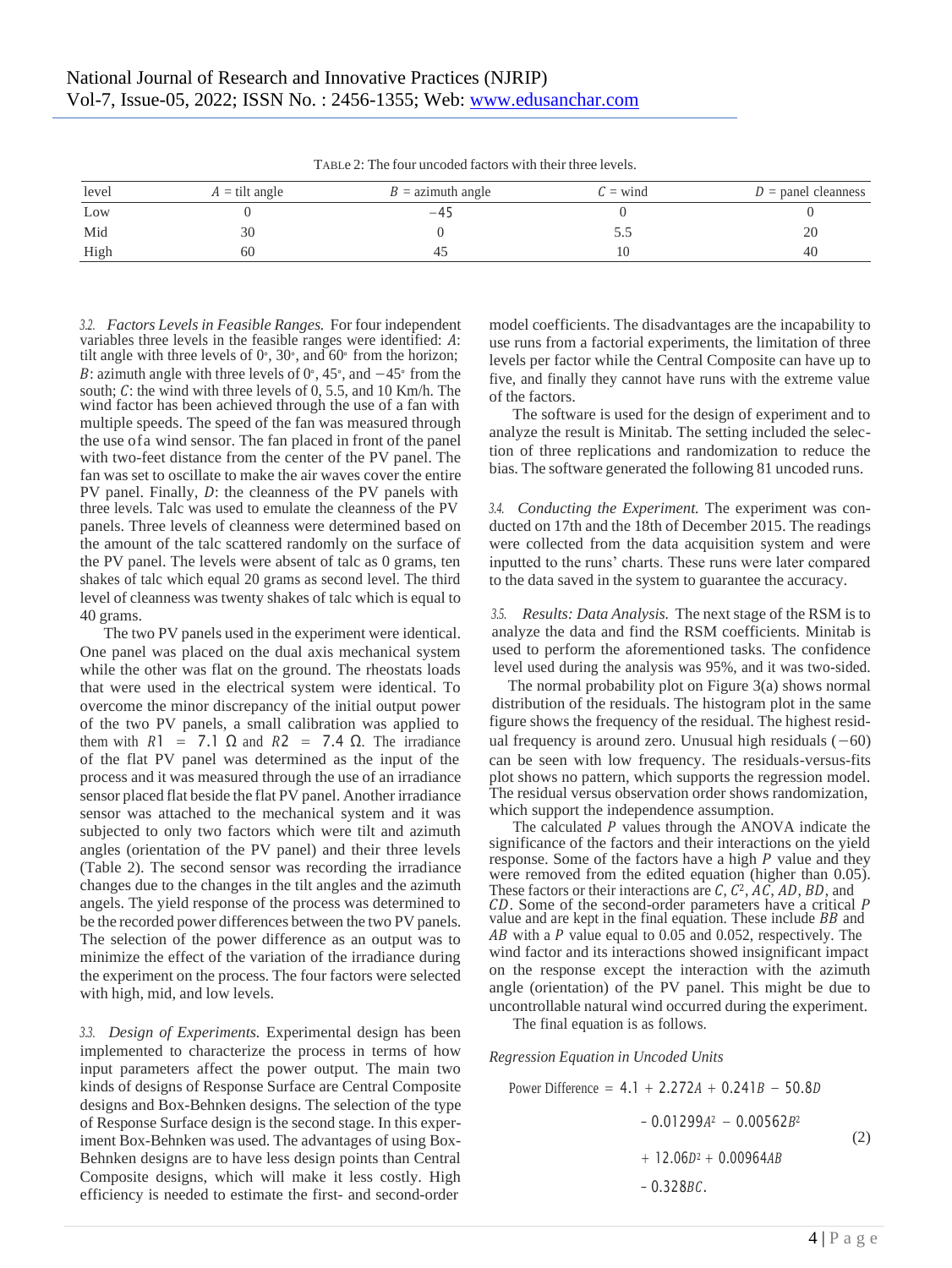<span id="page-4-0"></span>

FIgURe 3: Four-in-one residual plot generated by Minitab.

(3)

*3.6. Results: Optimization.* The optimization of the response was determined by Minitab. The software generated the optimum settings of the factors to maximize the yield response. Table [3 a](#page-4-1)nd Figure [4 s](#page-5-0)how the Minitab generated optimum results.

The Minitab calculations show the optimum settings to maximize the power difference are achieved when the tilt of the PV panel is 60<sup>∘</sup> and the PV panel is oriented toward the west and there is no wind and dirt on the surface of the panel.

*3.7. Validation.* The PV panel was subjected to the founded optimum levels of treatments on the 26th of February. A sample of the data was collected from 27th record and results were close to the predicted value in the model (119 W) (Table [4\).](#page-6-0)

Based on the results from validation experiments, power difference for two PVs was 109.31 Watts.

Power difference from validation experiment

 $= 109.31$  Watts.

For similar setting (Table [3\)](#page-4-1), power difference from model is predicted as 119 Watts.

Power difference from model

$$
= 4.1 + 2.272 (60) + 0.241 (45) - 50.8 (0)
$$
  
- 0.01299 (60)<sup>2</sup> - 0.00562 (45)<sup>2</sup> + 12.06 (0)<sup>2</sup>  
+ 0.00964 (60) (45) - 0.328 (45) (0) = 119.

<span id="page-4-1"></span>TABLe 3: Multiple Response Prediction.

| Variable       | Setting          |
|----------------|------------------|
| $\overline{A}$ | 60               |
| B              | 45               |
| $\mathcal{C}$  | $\left( \right)$ |
| D              |                  |
|                |                  |

Therefore, the model predicted the power difference with about 8% error.

Model versus validation difference =  $(119-109.31)/119$  = 8%.

## **4. Discussion: Investigation of the Sun's Position and Its Effect on the Optimum Point**

One element, which was ignored during the study and optimization process, is the fact that sun's position was changing during the data collection of the experimental runs. It is obvious the optimum positon for tilt and azimuth is when PV is pointed exactly toward the sun (continuous sun tracking). However, for the fixed level settings and since conducting experiments may take several hours, assuming a fixed position for the sun is inaccurate (Figure [5\).](#page-5-1)

Further investigation of the data showed that the optimum point for the tilt angle changes simply by changing the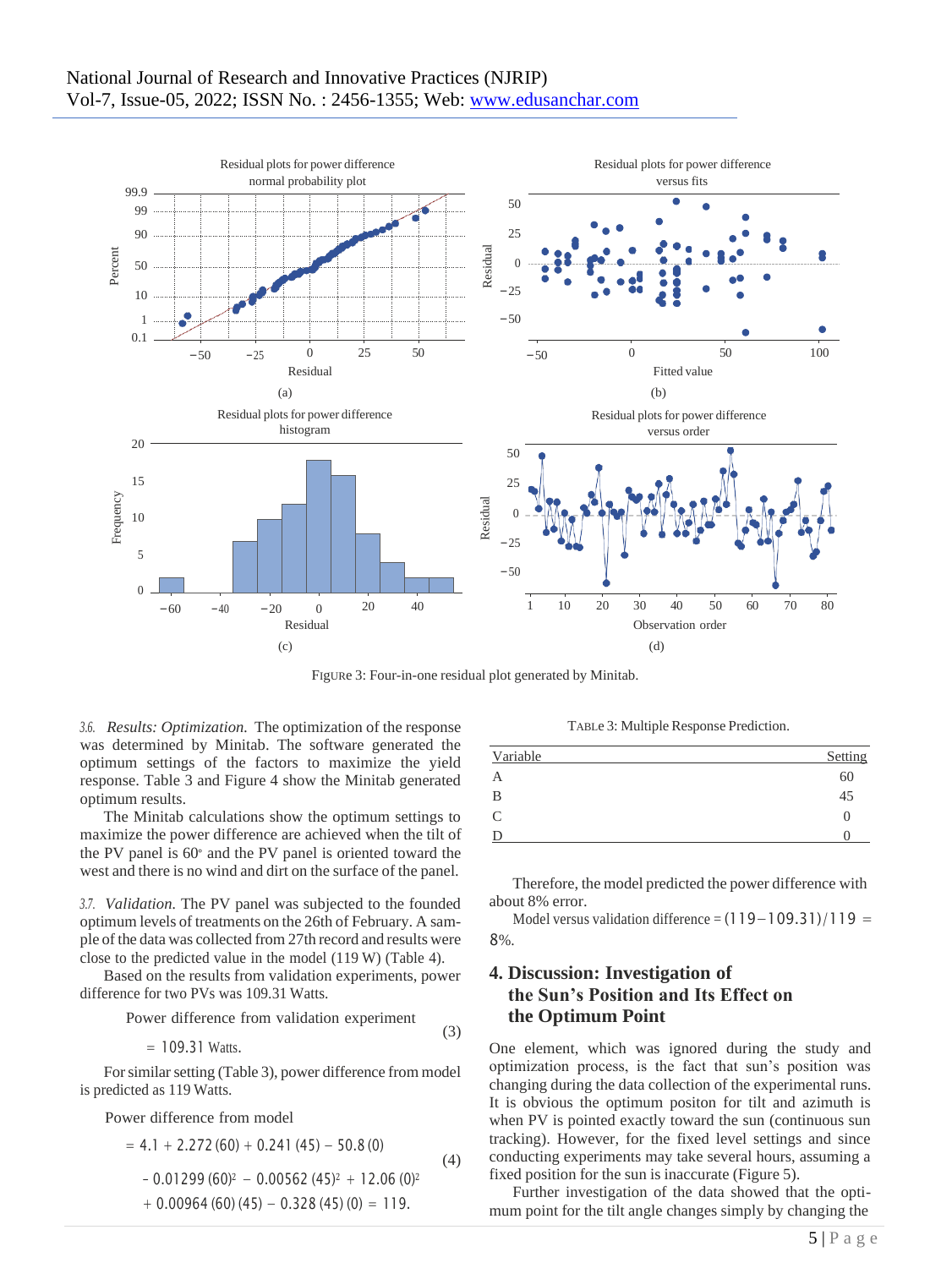<span id="page-5-1"></span>

<span id="page-5-0"></span>FIgURe 4: The optimization graph generated by Minitab. The four factors and their optimum setting are shown in red.



FigURe 5: Optimum versus main effect inconsistency for factor  $B$ : azimuth angle (degrees from south).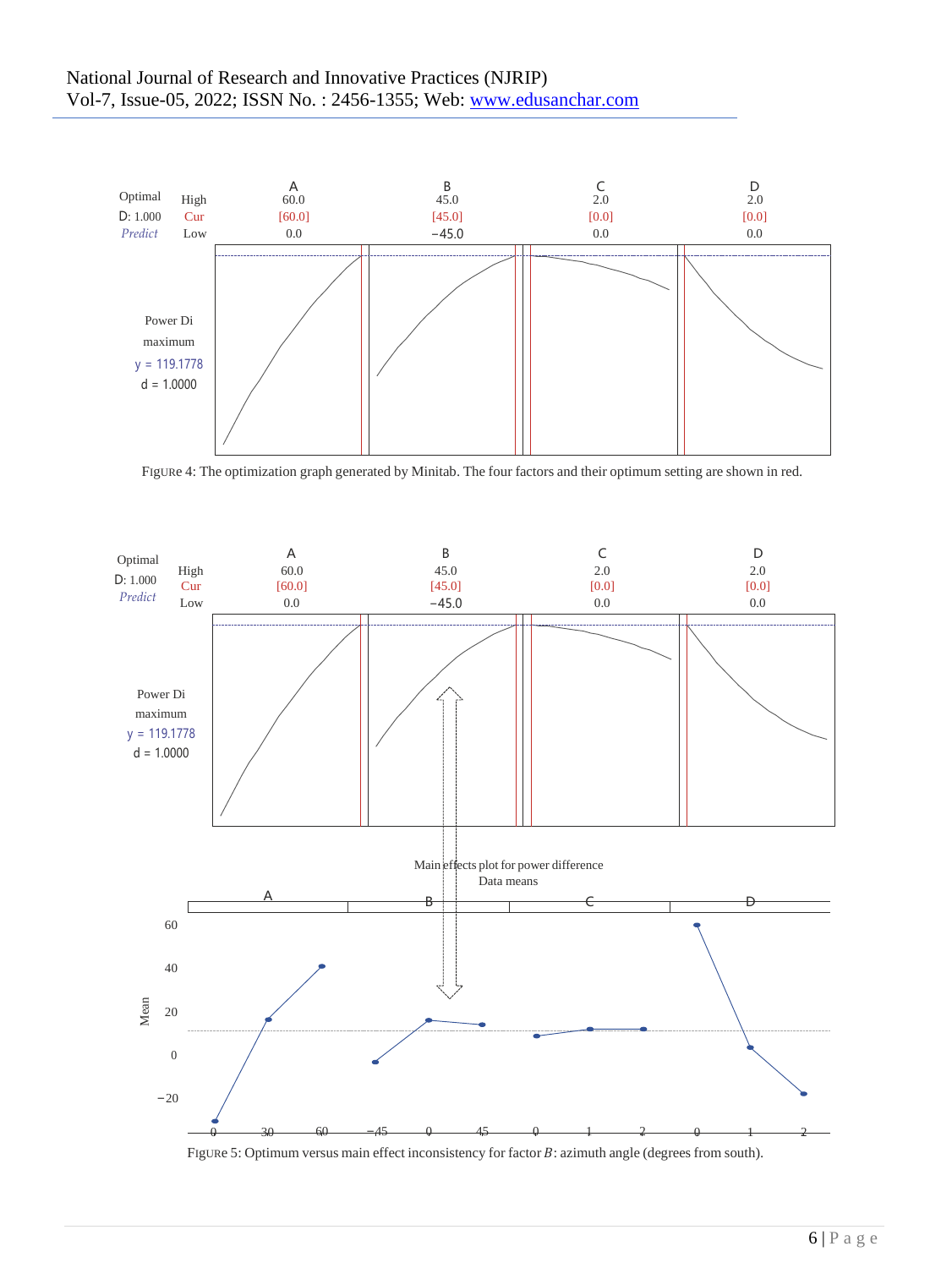<span id="page-6-1"></span>

<span id="page-6-2"></span>FIgURe 6: The main effect for the runs before midday. The highest achieved response is when the PV panel is pointed toward the east (a) and the main effect plot for the runs in the afternoon. The highest achieved response is when the PV panel is pointed toward the west (b).

<span id="page-6-0"></span>TABLe 4: Validation sample of data. A sample of data from the 27th of February 2016 with the optimum settings of 60<sup>∘</sup> and 45<sup>∘</sup> from the south, 0 wind and 0 talc.

| $\sim$<br>Date<br>and<br>tıme<br>.<br>. | Power | ≀∩wer     | . .<br>terenc.<br>1 L A .<br>$\sim$ $\sim$ $\sim$ $\sim$ $\sim$ $\sim$ $\sim$ | diam'r<br>ົ<br>$\alpha$<br>ян<br>анс | <br>72 L L C    |
|-----------------------------------------|-------|-----------|-------------------------------------------------------------------------------|--------------------------------------|-----------------|
| Feb 2<br>$\sim$                         | ьu    | T<br>60.5 | ĸ                                                                             | .UUU.O                               | <u>2Ω.</u><br>. |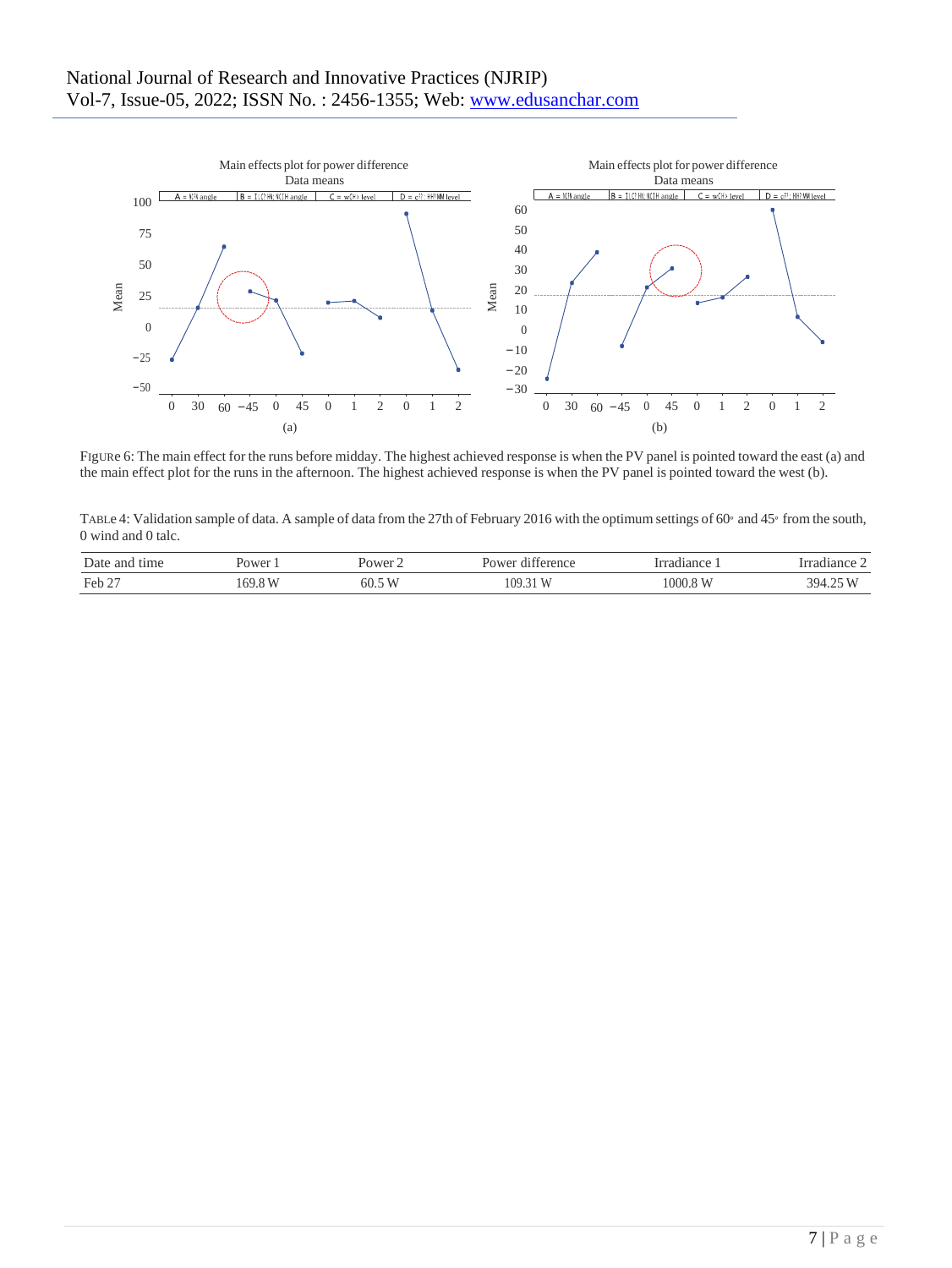time of the day when the runs were conducted. To show this effect, in this study, the experiment was conducted during two consecutive days, the 17th and 18th of December. Midday onthese two days was around 12:28 PM. The runs were dividedinto two groups, before and after midday. The runs before midday were 22 runs with the following run orders [1 to 5; 42 to 58] and after midday were 59 runs with the following run orders [6 to 41; 59 to 81]. The main effect plots were generatedusing Minitab for each group. The maximum power differ- ences for the runs before midday were achieved with the PVpanel oriented toward the east. The maximum power differences for the runs after midday were achieved with the PV panel toward the west. This shows the significant importanceof tracking the sun for the PV panel (Figures [6\(a\)](#page-6-1) and [6\(b\)\).](#page-6-2)

#### **5. Conclusion**

- (i) The research used design of experiments and Res- ponse Surface Methodology to plan, analyze, and optimize the experiments.
- (ii) The three out of four factors investigated in thisresearch to optimize the performance of the PV panels have significant impacts on the power output.
- (iii) In addition to these factors, other variables such as the date/time and the location of the PV panels affect the performance of the PV panels as well.

#### **Disclosure**

Sponsors are not responsible for the content and accuracy ofthis article. This article is a portion of a Master of Science thesis by Almusaied reported in [27].

# **Conflicts of Interest**

The authors declare that there are no conflicts of interest regarding the publication of this paper.

## **Acknowledgments**

This work has been completed with funding from the US Department of Education MSEIP program (Grant no. P120A140065). The authors would like to thank the US Department of Education and Texas State University for providing funding and access to infrastructure and laboratories.

#### <span id="page-7-2"></span><span id="page-7-1"></span>**References**

- <span id="page-7-0"></span>[1] J. Hsieh, *Solar Energy Engineering*, Prentice-Hall, EnglewoodCliffs, NJ, USA, 1986.
- [2] B. Sorensen, *Renewable Energy*, Academic Press, Massachusetts, Mass, USA, 2011.
- <span id="page-7-3"></span>[3] W. Shepherd and D. W. Shepherd, *Energy studies*, Imperial College Press, London, UK, 3rd edition, 2014.
- <span id="page-7-4"></span>[4] R. L. Boylestad and L. Nashelsky, *Electronics: A Survey of Electri- cal Engineering Principles*, Englewood Cliffs, NJ, USA, 4th edi-tion, 1996.
- <span id="page-7-5"></span>[5] J. Tester, E. Drake, M. Driscoll, M. Golay, and W. Peters, *Sus-tainable energy: Choosing among options*, The MIT Press, Cam-bridge, Mass, USA, 2nd edition, 2012.
- <span id="page-7-6"></span>[6] Solar Energy Industrial Application (SEIA), "U.S. Solar Market Insight", Retrieved on March 1, 2015 [http://www.seia.org/](http://www.seia.org/research-resources/us-solar-market-insight) [research](http://www.seia.org/research-resources/us-solar-market-insight)[resources/us-solar-market-insight.](http://www.seia.org/research-resources/us-solar-market-insight)
- <span id="page-7-7"></span>[7] EcoWatch Transforming Green, "U.S. Solar Energy Industry Achieves Record-Shattering Year", Retrieved on March 1, 2015. [http://ecowatch.com/2015/03/10/rhone-resch](http://ecowatch.com/2015/03/10/rhone-resch-solar-shattering-year/)[solar-shattering-year/.](http://ecowatch.com/2015/03/10/rhone-resch-solar-shattering-year/)Central Electricity Regulatory Commission, Performance ofSolar Power Plants in India, New Delhi, India: [http://www](http://www.cercind.gov.in/)

[.cercind.gov.in,](http://www.cercind.gov.in/) 2011.

- [8] Z. Almusaied, B. Asiabanpour, H. Salamy, J. Jimenez, and S. Aslan, Solar Energy Generation: Roadblocks and TheirEconomically Viable Remedies, IERC2015, TN, 2015.
- [9] J. D. Haan, Solar Panel Information. 2009, Retrieved from: [http://www.solarpower2day.net/solar-panels/.](http://www.solarpower2day.net/solar-panels/)
- [10] K. Jaiganesh and K. Duraiswamy, "Improving the Power Gen- eration from Solar PV Panel Combined with Solar Thermal System for Indian Climatic Condition," *International Journal of Applied Environmental Sciences*, vol. 6, 2013.
- [11] L. Dorobantu, M. Popescu, C. Popescu, and A. Craciunescu, "The effect of surface impurities on photovoltaic panels," *Inter-national Conference on Renewable Energy and Power Quality*, pp. 622–